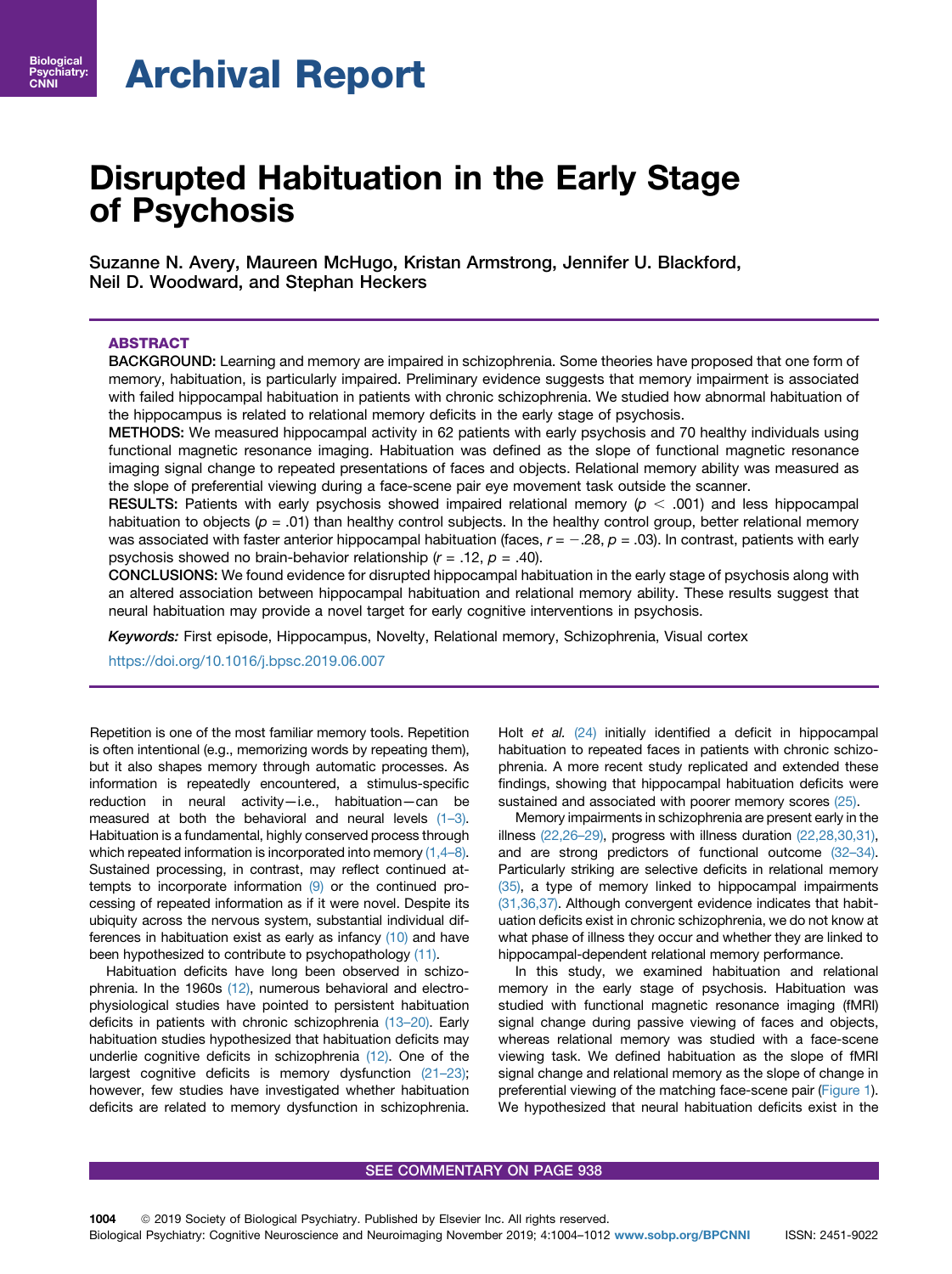<span id="page-1-0"></span>early stage of psychosis, consistent with findings of existing memory deficits at the time of diagnosis [\(27,28,38\)](#page-7-0). Because early hippocampal pathology is localized to the anterior hippocampus, we also hypothesized that habituation deficits are specific to the anterior hippocampus.

## METHODS AND MATERIALS

## **Participants**

We studied 62 patients in the early stage of psychosis, who were defined as patients with a nonaffective psychotic disorder (schizophreniform disorder  $[n = 43]$ , schizophrenia  $[n = 17]$ , and schizoaffective disorder  $[n = 2]$ ) within the first 2 years following their index episode of psychosis [\(Table 1\)](#page-2-0). To specif-ically target early pathology [\(39\)](#page-7-0), the majority of patients were recruited during the initial months of illness (i.e., the average duration of psychosis was 7 months, ranging from less than 1 month to no more than 24 months). More than 80% of the patients were in the first episode of psychosis (i.e., meeting criteria A for schizophrenia at the time of study inclusion), and half of the sample were studied after their first hospitalization for psychosis. On average, patients reported prodromal symptoms for 1.5 years. Patients were recruited from the inpatient units and outpatient clinics of the Vanderbilt Psychiatric Hospital. More than 80% of the patient sample were treated with antipsychotic medication at the time of the study.

Patients with early psychosis were compared with a group of 70 healthy control participants recruited from the surrounding community. All participants were assessed by a trained rater using the Structured Clinical Interview for the DSM-IV [\(40\),](#page-7-0) and diagnoses were confirmed by a senior clinician (SH). Patients with early psychosis were assessed for current mood, anxiety, psychotic symptom severity, and intellectual function ([Supplemental Methods and Materials\)](#page-8-0). There were no significant between-group differences in age, sex, race, handedness, or years of parental education ([Table 1](#page-2-0)).

Exclusion criteria were age less than 16 or greater than 35, a history of significant head injury, major medical (i.e., human immunodeficiency virus, cancer) or neurological illness, any contraindication for MRI scanning (e.g., pregnancy, metal implants, claustrophobia), current alcohol or substance abuse within the past month, estimated  $IQ < 75$ , and uncorrected vision deficits. Healthy control subjects were excluded for history of major mood or psychotic disorders, a first-degree relative with a psychotic illness, current substance abuse or dependence, or current psychotropic medication use.

This study was conducted in accordance with the Vanderbilt Human Research Protection Program. All participants provided written informed consent before study procedures. Participants received financial compensation for their time.

## Experimental Paradigm: Repetition Task

Patients with early psychosis and healthy control participants completed a task designed to assess habituation to faces and objects. Participants viewed four 2-minute runs of a repeated neutral face (runs 1 and 2) and a repeated neutral object (runs 3 and 4). Images were presented for 500 ms followed by a 500 ms black screen. To promote and assess attention, a target detection task was included. Targets were small versions of



Figure 1. We studied habituation and relational memory slopes (i.e., change over time). (A) Habituation of the functional magnetic resonance imaging (fMRI) signal. The negative slope of the fMRI signal, during an a priori defined window of observation, was defined as habituation (green line). A sustained fMRI signal indicated impaired habituation (blue line). To accurately characterize habituation independent of novelty response differences, fMRI habituation slopes were adjusted for individual novelty response  $(b')$ . (B) Preferential viewing of faces. The positive slope of preferential viewing (of a face previously paired with a background scene) was defined as relational memory (green line). A slope of zero indicated no preferential viewing and was defined as poor relational memory (blue line). neg., negative; pos., positive.

the face or object images [25% of original size [\(41\)\]](#page-7-0) presented on 10% of trials. No targets were presented during the first 10 seconds of stimulus repetitions. Subjects were asked to press a button during each small image presentation. Target detection was high across both groups (detection mean  $>93\%$ ;  $p > .62$ ) [\(Supplemental Results\)](#page-8-0).

#### Relational Memory

Outside the scanner, eye movements were recorded to assess memory performance during a face-scene pair task [\(Supplemental Figure S1\)](#page-8-0) [\(29,42,43\).](#page-7-0) During training, participants viewed 36 face-scene pairs, with each pair presented once per block over 3 training blocks. Participants were instructed to memorize face-scene pairs, as they would be tested on the pairings later. During testing, participants were shown 3 previously seen faces superimposed over a previously seen background scene for 10 seconds. All faces and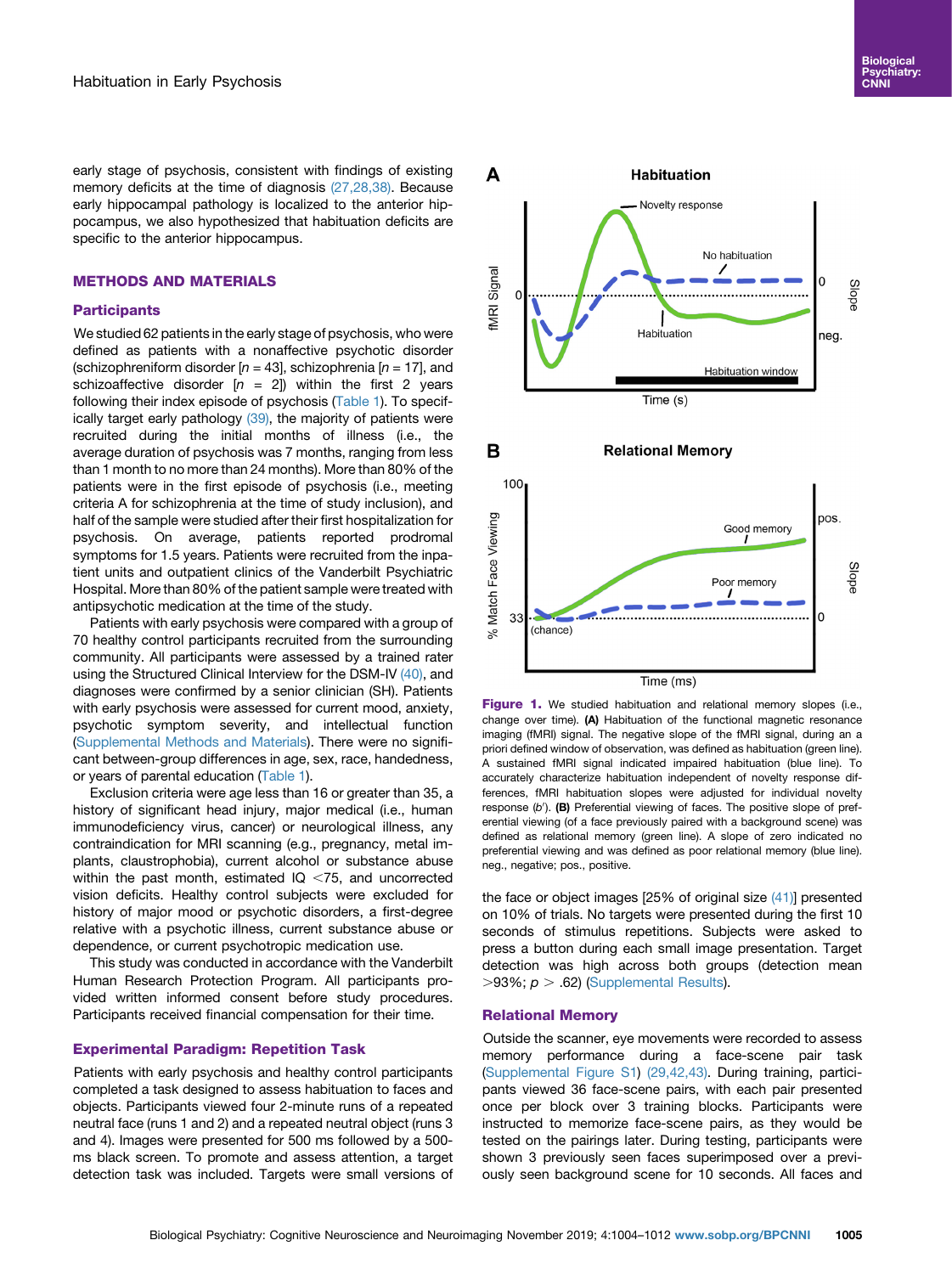#### <span id="page-2-0"></span>Table 1. Participant Characteristics

|                                          | fMRI Sample        |                    |                          |                |                   | Relational Memory Sample |                    |            |                |                   |
|------------------------------------------|--------------------|--------------------|--------------------------|----------------|-------------------|--------------------------|--------------------|------------|----------------|-------------------|
|                                          | Healthy<br>Control | Early<br>Psychosis | Statistic                | df             | р                 | Healthy<br>Control       | Early<br>Psychosis | Statistic  | df             | p                 |
| Demographic                              |                    |                    |                          |                |                   |                          |                    |            |                |                   |
| Age, Years, Mean $\pm$ SD                | $22 \pm 2.9$       | $22 \pm 3.4$       | $0.18^{b}$               | 130            | .86               | $22 \pm 2.9$             | $22 \pm 3.4$       | 0.46       | 112            | .65               |
| Sex, Male (%)                            | 73                 | 79                 | 0.68 <sup>c</sup>        | $\mathbf{1}$   | .41               | 73                       | 78                 | 0.30       | $\mathbf{1}$   | .58               |
| Race, White/Black/Other, n               | 54/12/4            | 49/12/1            | 1.56 <sup>c</sup>        | $\overline{c}$ | .46               | 46/11/3                  | 44/9/1             | 0.93       | $\overline{2}$ | .63               |
| Handedness, Right (%)                    | 91                 | 97                 | 1.54 <sup>c</sup>        | $\mathbf{1}$   | .22               | 90                       | 96                 | 1.59       | $\mathbf{1}$   | .21               |
| Participant Education, Years, Mean ± SD  | $14.6 \pm 1.9$     | $13.6 \pm 2.2$     | $2.86^{b}$               | 128            | .005 <sup>a</sup> | $14.6 \pm 1.9$           | $13.6 \pm 2.3$     | 2.66       | 110            | .009 <sup>a</sup> |
| Parental Education, Years, Mean $\pm$ SD | $15.0 \pm 2.4$     | $15.7 \pm 2.6$     | $-1.59^{b}$              | 127            | .11               | $14.8 \pm 2.3$           | $15.8 \pm 2.7$     | $-1.36$    | 109            | .23               |
| IQ, WTAR, Mean $\pm$ SD                  | $112 \pm 10.8$     | $105 \pm 14.6$     | $3.15^{b}$               | 128            | .002 <sup>a</sup> | $112 \pm 10.5$           | $105 \pm 14.9$     | 2.74       | 110            | .007 <sup>a</sup> |
| Clinical                                 | Mean $\pm$ SD      |                    | Range                    |                | Mean $\pm$ SD     |                          | Range              |            |                |                   |
| <b>HAMD</b>                              | $11.5 \pm 8.5$     |                    |                          | $0 - 39$       |                   | $11.6 \pm 8.7$           |                    | $0 - 39$   |                |                   |
| <b>YMRS</b>                              | $2.6 \pm 4.7$      |                    |                          | $0 - 20$       |                   | $2.7 \pm 5.0$            |                    | $0 - 20$   |                |                   |
| PANSS-Total                              | $68.0 \pm 19.4$    |                    |                          | $32 - 114$     |                   | $67.5 \pm 20.5$          |                    | $32 - 114$ |                |                   |
| PANSS-Positive                           | $17.9 \pm 7.8$     |                    | $7 - 37$                 |                | $17.4 \pm 7.9$    |                          | $7 - 37$           |            |                |                   |
| PANSS-Negative                           | $17.0 \pm 7.1$     |                    | $7 - 36$                 |                | $17.0 \pm 7.4$    |                          | $7 - 36$           |            |                |                   |
| PANSS-General                            | $33.0 \pm 8.8$     |                    | $16 - 59$                |                | $33.1 \pm 9.4$    |                          | $16 - 59$          |            |                |                   |
| <b>CPZ</b>                               | $299 \pm 198$      |                    | $0 - 900$                |                | $294 \pm 203$     |                          | $0 - 900$          |            |                |                   |
| Duration of Illness, Months              | $7.4 \pm 5.8$      |                    | $0.9 - 24$               |                | $7.3 \pm 5.9$     |                          | $0.9 - 24$         |            |                |                   |
| Duration of Prodrome, Months             | $18 \pm 20.0$      |                    | $0 - 77$                 |                | $17 \pm 18.3$     |                          | $0 - 77$           |            |                |                   |
| First Episode, %                         | 84                 |                    |                          | -              |                   | 83                       |                    | -          |                |                   |
| First Hospitalization, %                 | 50                 |                    | $\overline{\phantom{0}}$ |                |                   | 50                       |                    | -          |                |                   |
| Antipsychotic Treatment, %               | 84                 |                    |                          |                |                   | 82                       |                    |            |                |                   |

CPZ, chlorpromazine; fMRI, functional magnetic resonance imaging; HAMD, Hamilton Depression Rating Scale; PANSS, Positive and Negative Syndrome Scale, WTAR, Wechsler Test of Adult Reading; YMRS, Young Mania Rating Scale.

 ${}^{a}_{p}p$  < .05.<br>  ${}^{b}t$  value.

<sup>o</sup>t value.<br><sup>c</sup>χ<sup>2</sup> value.

backgrounds presented during testing were equally familiar. During match trials, 1 of the 3 overlaid faces (match face) had been previously paired with the background scene. During nonmatch trials, none of the 3 overlaid faces (nonmatch faces) had been previously paired with the background scene. Participants were instructed to try to remember which of the 3 faces had been paired with the background scene during training and to focus their eyes on it as quickly as possible or to keep their eyes focused on the computer screen if no matching face was detected. Fixation durations for each element (3 faces plus background) were summed in 250-ms time bins (e.g., 0-250, 250-500, 500-750, ... 1750-2000 ms) and averaged across test trials. Because hippocampally driven preferential viewing occurs rapidly [\(44\),](#page-7-0) viewing was examined over the first 2 seconds of each trial. Relational memory performance was characterized as the change in the proportion of time spent viewing the match face (slope). Slopes were corrected for between-subject differences in initial eye position (first 250 ms) following face presentation [\(29,45,46\).](#page-7-0) For further task details, see [Supplemental Methods and Materials](#page-8-0). The relational memory task was completed by 60 healthy control subjects and 54 patients with early psychosis.

## Imaging Data Acquisition and Processing

Imaging data were collected on a 3T Philips Intera Achieva (Philips Healthcare, Andover, MA) MRI scanner located in the Vanderbilt University Institute for Imaging Science. A high-

resolution T1-weighted fast field echo structural scan and 4 2.5-minute functional echo-planar images were acquired for each subject (see [Supplemental Methods and Materials](#page-8-0) for details). Functional data were processed in SPM12 [\(http://](http://www.fil.ion.ucl.ac.uk/spm) www.fi[l.ion.ucl.ac.uk/spm\)](http://www.fil.ion.ucl.ac.uk/spm) and assessed for motion [\(47\)](#page-7-0) and outliers (ART; Neuroimaging Informatics Tools and Resources Clearinghouse, [https://www.nitrc.org/projects/artifact\\_detect\)](https://www.nitrc.org/projects/artifact_detect). Motion and outliers were similar between early psychosis and healthy control groups ( $p > .16$ ). Small images, outliers, and motion (rotation, translation, mean displacement) were entered into the first-level general linear model [\(48\)](#page-7-0) as regressors of no interest.

## Data Analysis

Regions of Interest. Our goal was to test for hippocampal differences in patients with early psychosis. Subject-specific regions of interest were created using in-house automated multiatlas segmentation techniques [\(49,50\).](#page-7-0) Hippocampal multiatlas segmentations were manually divided into an anterior and a posterior mask at the uncal apex [\(51,52\)](#page-7-0) by a trained rater (SNA). To determine if an expanded network of regions implicated in the early course of psychotic illness (53–[55\)](#page-7-0) also showed habituation differences, we conducted secondary exploratory analyses in the striatum (caudate and putamen), visual cortex (calcarine cortex and occipital pole), fusiform face area (FFA), medial temporal lobe cortex (entorhinal cortex and parahippocampal gyrus), ventromedial prefrontal cortex, and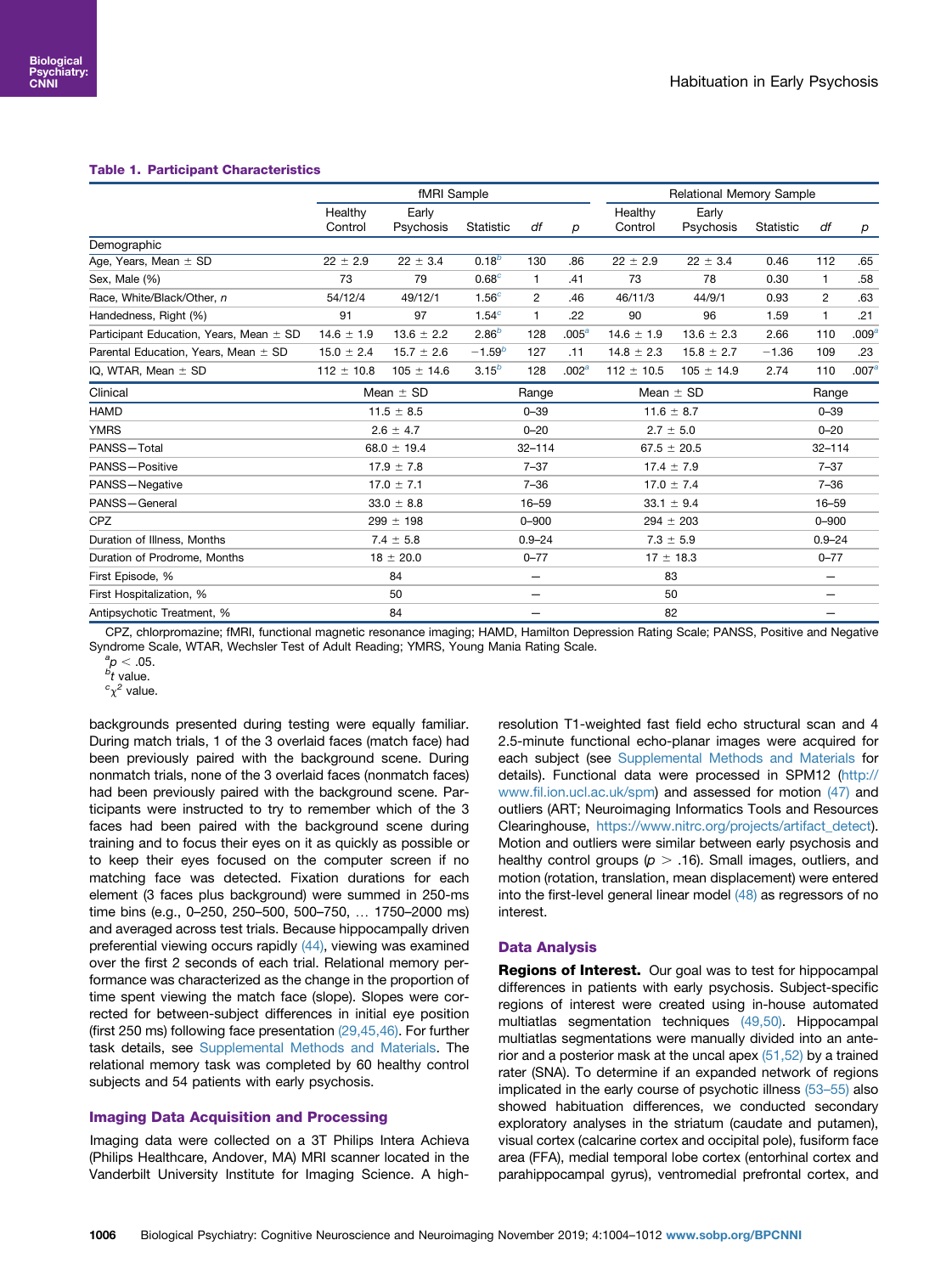amygdala. FFA was defined in each subject using a localizer task ([Supplemental Figure S2;](#page-8-0) [Supplemental Methods and](#page-8-0) [Materials\)](#page-8-0) [\(56\)](#page-7-0).

**Habituation.** Habituation was defined across 2 timescales: habituation to the stimulus visual properties (rapid) and habituation to stimulus category (slow). For rapid habituation ([Figure 1\)](#page-1-0), the habituation window was defined as the peak signal magnitude following the initial presentation of a stimulus and the volume in which the mean residual signal returned to baseline in the healthy control group. Healthy control signal peaked 8 seconds following stimulus onset and returned to baseline by 18 seconds following stimulus onset, resulting in a 10-second habituation window. This window is consistent with prior fMRI studies of habituation in healthy subjects [\(57\)](#page-7-0); additionally, to minimize the effects of intervening images on habituation results, this window did not include any small image presentations [\(2\)](#page-6-0).

To analyze slow changes in signal related to stimulus category, 10-second time bins ( $n = 12$ ) were modeled using the firstlevel general linear model, and residuals from the first-level general linear model were entered into a second-level analysis. Novelty response was defined as signal in the first 10 second time bin, and habituation was defined as the slope of change in signal from the first to the 12th time bin for each run.

For each analysis, average time series for each region of interest was extracted from participants' residual data using MarsBaR [\(58\)](#page-7-0). Residual time courses were plotted for each subject, and time course calculations were conducted using MATLAB R2017b (The MathWorks Inc., Natick, MA). Signal in the left and right hemispheres were highly correlated across regions; to increase statistical power and minimize type I error, data were averaged across hemispheres.

Habituation Slope. Habituation is highly dependent on novelty response—there is more opportunity for signal to attenuate over time if signal is initially high. Because we were interested in examining differences in rate of habituation independent of differences in novelty response, we calculated a normalized habituation slope (b'), corrected for novelty response differences, for each participant [\(45,46,59\)](#page-7-0). Novelty response was defined as the peak signal magnitude following the initial presentation of a stimulus in the healthy control group ([Figure 1\)](#page-1-0). Habituation slope  $(b')$  values were calculated for each participant using linear regression analysis (see [Supplemental](#page-8-0) [Methods and Materials](#page-8-0) for details). Adjusted habituation slopes were calculated separately for faces and objects.

Habituation Over Consecutive Runs. Because faces were presented before objects, we explored effects of time on habituation differences by examining habituation over the course of the experiment [\(Supplemental Methods and](#page-8-0) [Materials](#page-8-0) and [Supplemental Results](#page-8-0)).

## Statistical Analysis

Linear mixed effects models tested for group differences in neural response to stimuli with stimulus type (face, object), region (anterior hippocampus, posterior hippocampus), and group as fixed factors and participant as a random factor. For consistency with prior analyses [\(25\),](#page-7-0) the first run of each condition was used for novelty and habituation analyses, as neural response is minimal following the initial habituation run [\(Figure 2\)](#page-4-0). Regional habituation greater than zero and novelty response greater than baseline were examined using 1-sample t tests ( $p = .05$ ). Between-group differences in relational memory were tested by analysis of variance. Spearman correlations tested for associations between novelty response or habituation and relational memory function ( $p = .05$ ). Spearman correlations test for monotonic rather than linear relationships between variables. Correlation coefficients were compared using  $Z$  scores  $(60)$ . Statistical analyses were performed using SAS Version 9.4 software (SAS Institute Inc., Cary, NC).

## RESULTS

#### Novelty Response

We first tested for novelty responses in the hippocampus. All hippocampal regions showed a novelty response greater than baseline for both faces and objects [\(Supplemental Results\)](#page-8-0). Novelty responses were similar across groups (no main effect of group,  $p = .34$ ).

#### **Habituation**

Rapid Habituation. We examined the ability of the hippocampus to rapidly habituate over a 10-second window following the peak novelty response. Participants showed evidence for habituation to both faces and objects across hippocampal regions (1-sample t test,  $p \le .002$ ) [\(Supplemental Table S2;](#page-8-0) [Supplemental Results\)](#page-8-0). Habituation was faster for faces than for objects (main effect of stimulus type:  $F_{1,130} = 11.38$ ,  $p = .001$ ) and for anterior hippocampus compared with posterior hippocampus (main effect of region:  $F_{1,130} = 8.54$ ,  $p = .004$ ). Overall, healthy control subjects showed greater habituation than patients with early psychosis across hippocampal regions (main effect of group:  $F_{1,130} = 3.77$ ,  $p = .05$ ; no group-by-region interaction:  $p = .18$ ). However, groups differed in their habituation to faces and objects (group-by-stimulus type interaction:  $F_{1,130}$  = 9.38,  $p = 0.003$ . Post hoc linear mixed analyses of faces and objects separately showed that group effects were driven by differences in habituation to objects—habituation to objects was greater in healthy control subjects compared with patients with early psychosis (object, main effect of group:  $F_{1,130} = 6.48$ ,  $p = .01$ ), whereas habituation to faces was similar across groups (face, main effect of group:  $F_{1,130} = 0.01$ ,  $p = .94$ ).

Habituation Over Consecutive Runs. To explore whether stimulus type effects may be related to presentation order (faces before objects), we tested for linear changes in habituation rate across the 4 consecutive runs. Hippocampal habituation rate decreased over consecutive runs (main effect of time:  $F_{3,390}$  = 19.37,  $p < .001$ ; no time-by-region interaction:  $p = .18$ ), with patients with early psychosis showing less habituation over time than healthy control subjects (group-bytime interaction:  $F_{3,390}$  = 4.02,  $p = .006$ ). Post hoc analysis of variance revealed that the group-by-time effect was driven specifically by greater habituation in the healthy control group to the initial objects run (run 3) compared with patients with early psychosis  $(F_{1,130} = 6.10, p = .02)$  [\(Supplemental](#page-8-0)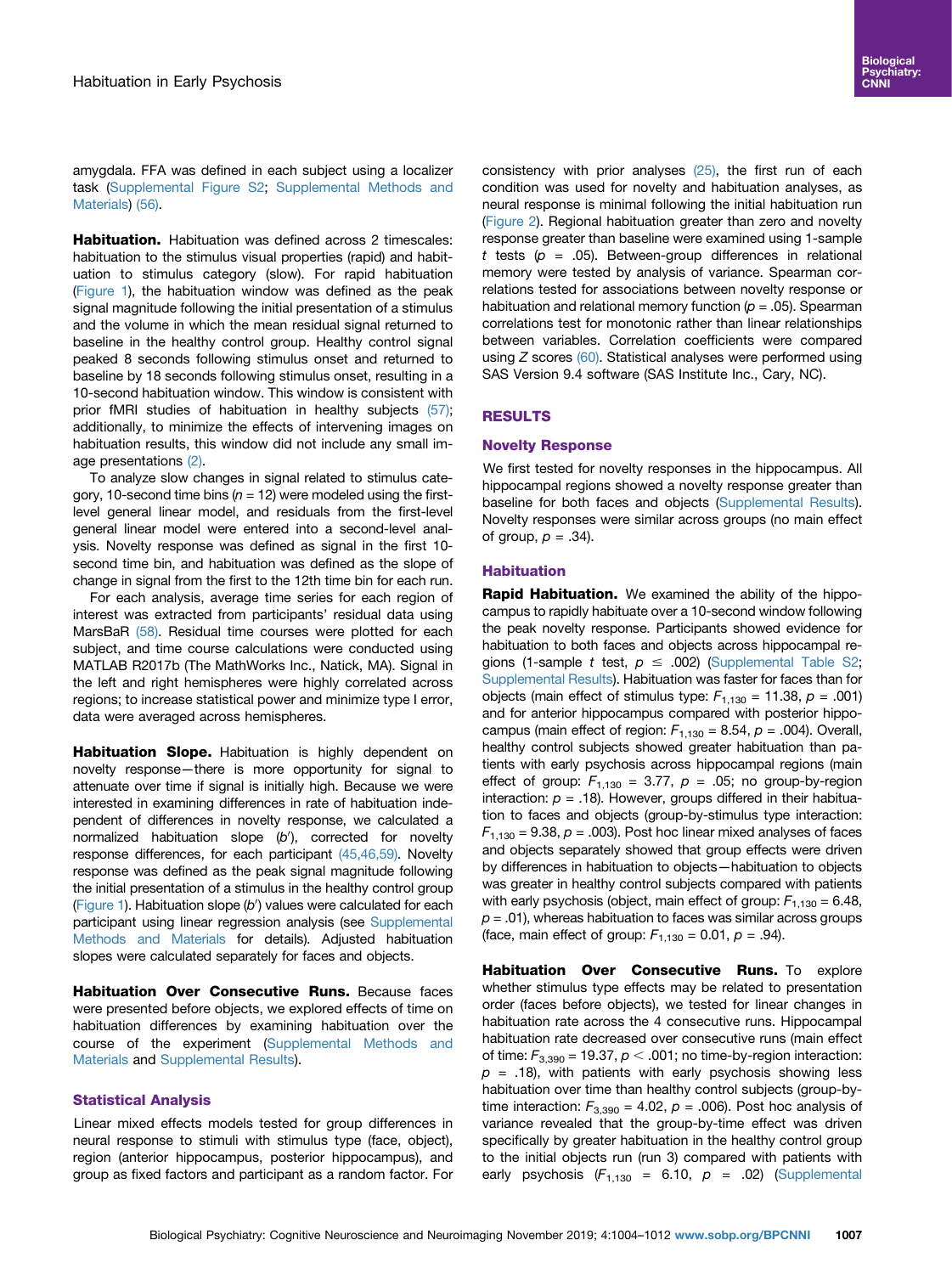<span id="page-4-0"></span>

Figure 2. Hippocampal habituation to repeated faces and objects. Mean functional magnetic resonance imaging (fMRI) signal for the first 20 seconds of stimulus repetitions in each run is shown for the anterior (A) and posterior (B) hippocampus. Shaded area indicates 95% confidence interval. Patients with early psychosis (red) and healthy control subjects (blue) show an initial novelty response to visual stimuli followed by a decrease in mean fMRI signal with stimulus repetition. Habituation slopes were calculated for a 10-second habituation analysis window, indicated by black bars below the fMRI signal (runs 1 and 3). Slopes were corrected for differences in initial novelty response (b'). Dot plots of habituation slopes (b') are shown for the anterior (C) and posterior (D) hippocampus. Black bars indicate mean habituation slope  $\pm$  95% confidence interval. Healthy control subjects had larger negative b' slope values to repeated objects compared with patients with early psychosis, indicating greater habituation of fMRI signal. Asterisks indicate between-group comparisons significance for habituation slopes. \*\* $p = .01$ .

[Figure S3\)](#page-8-0), whereas habituation was similar between groups across the remaining runs (all  $p \ge .83$ ).

**Slow Habituation.** We next examined habituation over the full 2 minutes of stimulus exposure. Hippocampal habituation slopes were not significantly different from zero ([Supplemental](#page-8-0) [Table S2](#page-8-0); [Supplemental Results\)](#page-8-0), indicating no habituation over 2 minutes. There was also little evidence for a hippocampal novelty response in the first time bin ([Supplemental](#page-8-0) [Table S1](#page-8-0)), suggesting a floor effect when averaging signal over 10-second time bins. Habituation did not differ by stimulus type, region, or group (all  $p \ge .35$ ).

Potential Moderators. Hippocampal habituation in patients with early psychosis was not predicted by medication status (chlorpromazine equivalent units), current psychosis symptoms, or state anxiety (all  $p \geq .12$ ) (see [Supplemental](#page-8-0) [Results](#page-8-0) for further details).

#### Memory Correlations

Healthy control subjects were better at identifying face-scene relational pairs than were patients with early psychosis  $(F_{1,113} = 22.31, p < .001)$  ([Figure 3](#page-5-0)). In healthy control subjects, greater anterior hippocampal habituation to faces was correlated with better relational memory ( $r = -.28$ ,  $p = .03$ ) [\(Figure 3](#page-5-0)). Removal of an outlier healthy control subject did not significantly decrease the correlation ( $r = -.25$ ,  $p = .05$ ). In contrast, patients with early psychosis did not show the normal association between anterior hippocampal habituation and relational memory ( $r = .12$ ,  $p = .40$ ; significant between-group difference in

correlational coefficients,  $z = -2.11$ ,  $p = .03$ ). Relational memory was not correlated with posterior hippocampal habituation or habituation to objects in either group ( $p \ge .09$ ). Novelty response was not correlated with relational memory ( $p > .18$ ).

#### Exploratory Analysis

To determine whether habituation deficits in early psychosis were specific to the hippocampus or representative of neural processing deficits across a broader set of brain regions, we examined neural response in a set of brain regions commonly implicated in schizophrenia, including the striatum, visual cortex, FFA, medial temporal lobe cortex, ventromedial prefrontal cortex, and amygdala. Exploratory regions significantly differed in their pattern of habituation and were analyzed separately (main effect of region:  $F_{8,1031} = 37.31, p < .001$ ; region-bygroup interaction:  $F_{8,1031} = 2.91$ ,  $p = .003$ ) [\(Supplemental](#page-8-0) [Results\)](#page-8-0). Over the first 10 seconds of stimulus exposures, healthy control subjects showed greater habituation than patients with early psychosis in 2 regions—the occipital pole and FFA (occipital pole:  $F_{1,130}$  = 12.21,  $p < .001$ ; FFA:  $F_{1,130}$  = 6.44,  $p = .01$ ). For both regions, group patterns were similar for faces and objects (no group-by-stimulus type interaction,  $p \ge 0.24$ ). Habituation to faces in the occipital pole tended to be associated with better relational memory in healthy control subjects  $(r = -.25$ , trend  $p = .06$ ), but not in patients with early psychosis  $(r = .04, p = .76)$  ([Supplemental Figure S4\)](#page-8-0).

#### **DISCUSSION**

We examined hippocampal habituation, or decrease in response, and its behavioral correlates in a group of patients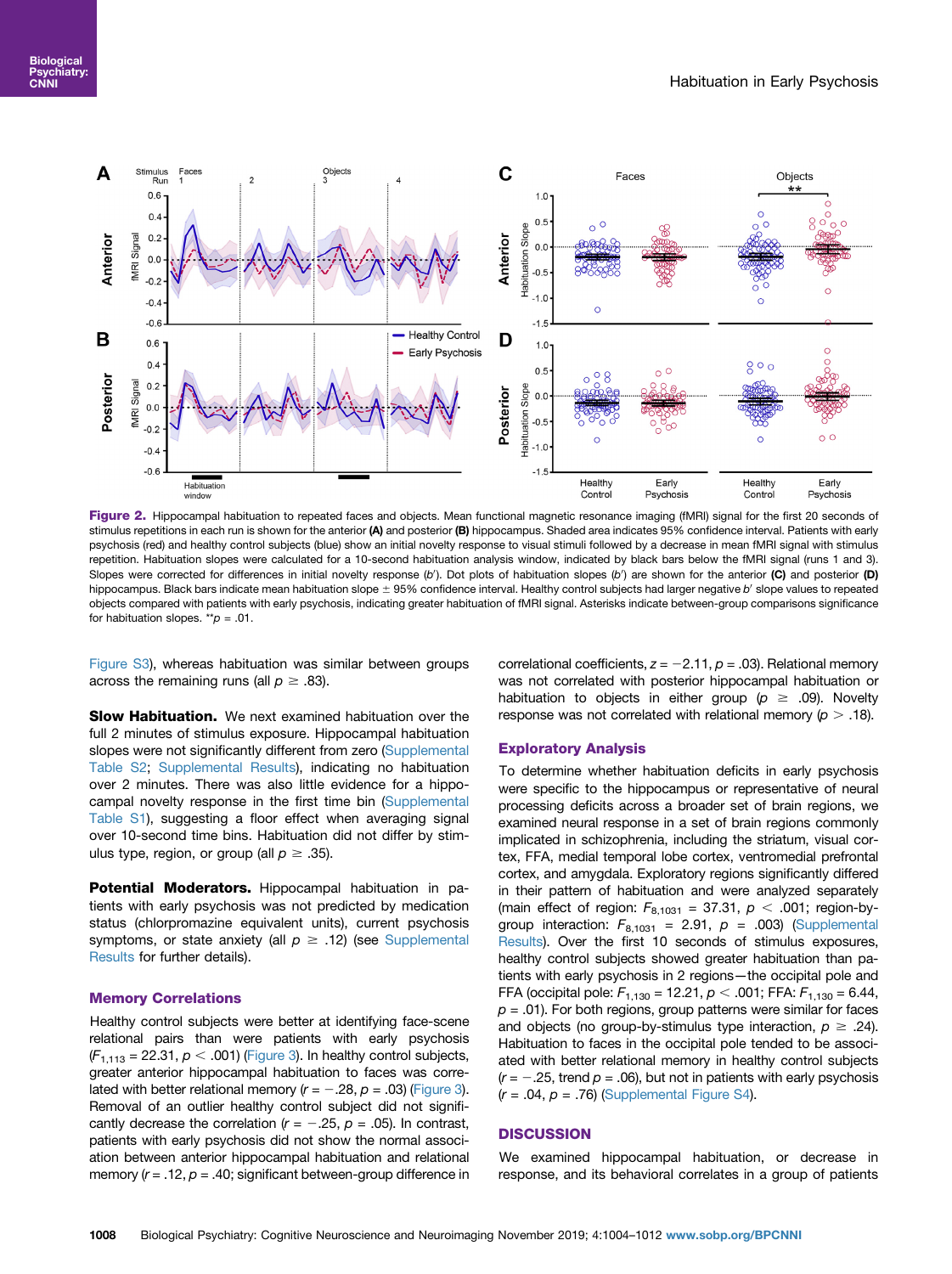<span id="page-5-0"></span>

Figure 3. Relational memory and habituation in the anterior hippocampus. (A) Slope of preferential viewing of the correct face-scene pairing is shown for patients with early psychosis (red) and healthy control subjects (blue). Black bars indicate mean relational memory slope ± 95% confidence interval. Faster preferential viewing (positive slopes) indicates better relational memory. Patients with early psychosis had worse relational memory for trained face-scene pairs compared with healthy control subjects. (B) In healthy control subjects, greater habituation in the anterior hippocampus was correlated with better relational memory performance. There was no relationship between habituation and relational memory in patients with early psychosis. Asterisks indicate betweengroup comparisons significance for habituation slopes.  $p \leq .01$ .

with early psychosis. We found two notable differences when comparing patients with healthy control subjects. First, patients with early psychosis had less hippocampal habituation in response to repeated objects relative to healthy control subjects. Second, despite similar hippocampal habituation to faces across groups, the rate of face habituation was associated with differential behavioral performance on a relational memory task between groups. In healthy control subjects, greater anterior hippocampal habituation to faces was associated with better relational memory. In contrast, in patients with early psychosis, there was no relationship between anterior hippocampal habituation to faces and relational memory performance. Brain-behavior associations were specific to the anterior hippocampus, consistent with evidence of preferential pathology in anterior hippocampus during the early phase of schizophrenia [\(61](#page-8-0)–63), and were not associated with current positive, negative, or general clinical symptoms, suggesting a traitlike relationship. Together, these findings suggest that reduced habituation in the anterior hippocampus is associated with relational memory deficits in the early stage of psychosis.

Patients with early psychosis showed failed habituation to repeated objects, but not faces. During an initial block of repeated faces, groups habituated similarly; however, in a later block of repeated objects, healthy control subjects continued to show the expected pattern of rapid hippocampal habituation (64–[66\),](#page-8-0) whereas patients with early psychosis showed a sustained hippocampal response characteristic of failed habituation. One explanation may be that early disruptions in hippocampal processing are specific to nonsocial, but not social, information. However, a consistent literature has shown deficits in social cognition in schizophrenia [\(67,68\)](#page-8-0), making this explanation less likely. Alternatively, habituation deficits may be related to task order. For consistency with our previous studies [\(25\),](#page-7-0) faces were always presented first. When modeling changes in the rate of habituation across the 4 consecutive runs, we found that patients with early psychosis did not show the same pattern as healthy control subjects over time. Habituation rate is exquisitely sensitive to time and interval effects, making this explanation plausible. Habituation deficits in patients with early psychosis may be associated with an inability to sustain rapid habituation over time and/or following changes in stimuli. However, further studies stringently controlling for time and stimulus type are needed.

To determine whether hippocampal habituation was associated with behavior, we examined the relationship between habituation patterns and performance on a hippocampal-based relational memory task [\(69\)](#page-8-0). Hippocampal habituation to faces was correlated with better relational memory in healthy control subjects, but not in patients with early psychosis, suggesting a disrupted brain-behavior relationship. These findings are consistent with our prior findings of a disrupted relationship between habituation to faces and memory ability in patients with chronic schizophrenia  $(25)$ . We now extend prior findings to show that disruptions can be detected early in the illness at a younger age as deficits in object processing and are specific to the anterior hippocampus.

Deficits in hippocampal function are among the most consistent and replicable findings in schizophrenia. Hippocampal neurobiology is altered at the earliest stages of illness [\(53\)](#page-7-0) with strong evidence for an imbalance in inhibitory/excitatory signaling originating in the anterior CA1 region during early illness [\(63,70\)](#page-8-0). In a previous study, we found that patients with chronic schizophrenia also show deficient hippocampal habituation to faces and that hippocampal habituation to faces was associated with memory ability [\(25\)](#page-7-0). In the current study, we extended these findings to show a specific relationship between anterior hippocampal habituation to faces and relational memory, a form of memory dependent on hippocampal integrity. In contrast, novelty response was not associated with relational memory, suggesting that habituation may be a selective marker of hippocampal pathology.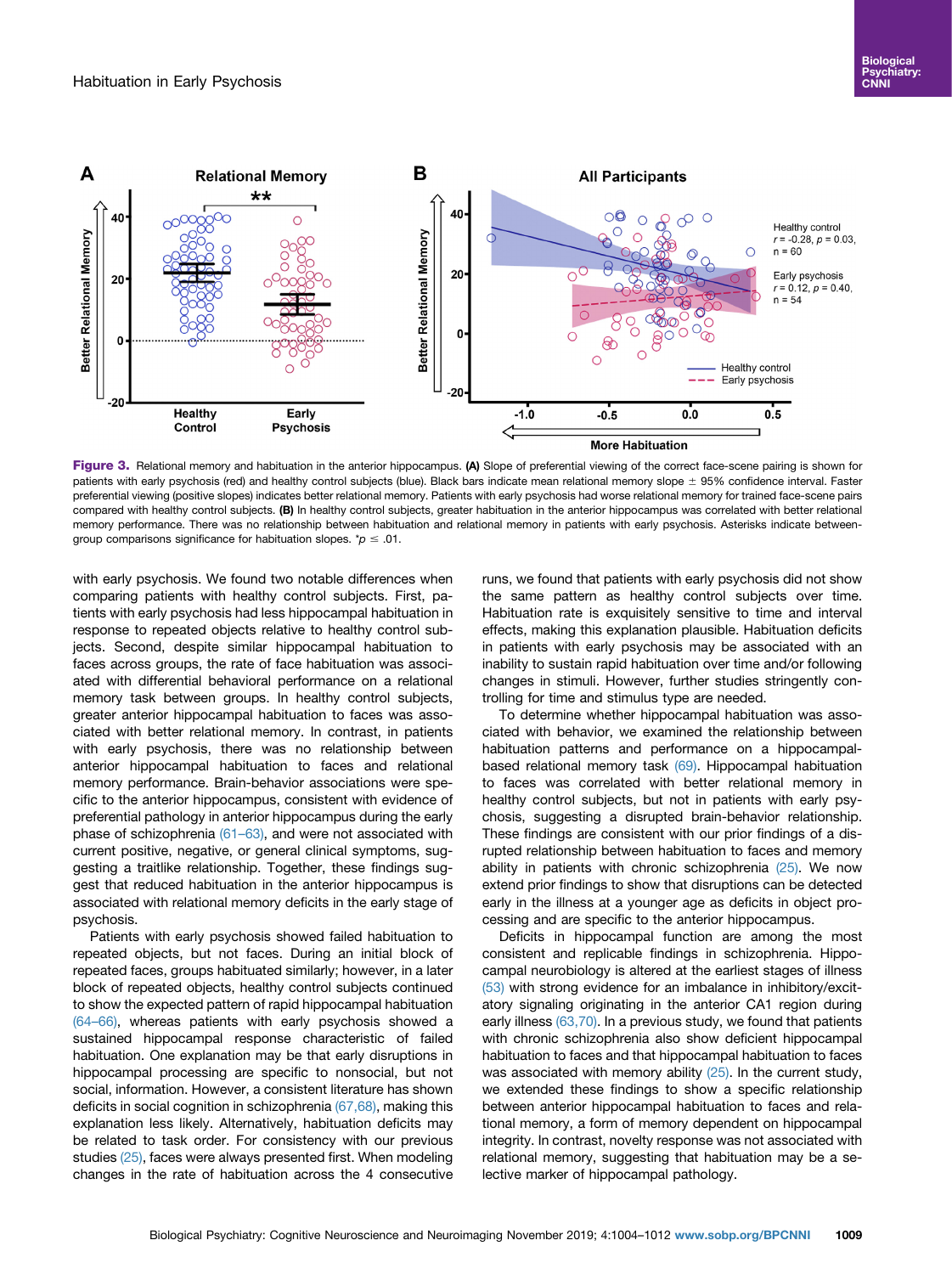<span id="page-6-0"></span>We conducted an exploratory analysis to determine whether habituation deficits were specific to the hippocampus or reflected a broader neural processing deficit in patients. Of the 9 additional regions investigated, 2 regions—the fusiform face area and occipital pole—also showed habituation deficits to both faces and objects in patients with early psychosis. The occipital pole showed a similar brain-behavior relationship across groups as the anterior hippocampus. Because the hippocampus has strong reciprocal connections with the visual cortex, findings could result from either feedforward or feedback mechanisms. However, our data do not support a widespread feedforward effect originating with the hippocampus or visual cortex, as we did not find habituation deficits in other brain regions with strong hippocampal and visual processing connections (e.g., amygdala, parahippocampal cortex).

Although habituation is a simple form of learning [\(71](#page-8-0)–73), ubiquitous across the nervous system and highly conserved across species [\(74,75\)](#page-8-0), little is known about the underlying cellular and molecular processes [\(74,76](#page-8-0)–78). An influential early model proposed that as a stimulus is repeated, feedback inhibition promotes strong inhibition of continued novelty response, thus yielding habituation of neural response and a memory trace [\(79\)](#page-8-0). The hippocampus may be uniquely organized to facilitate this type of response—the human hippocampus shows a strong novelty response [\(80](#page-8-0)–82) and strong interneuron-mediated suppression of firing to repeated information [\(83](#page-8-0)–85). In schizophrenia, there is compelling evidence for interneuron dysfunction in the hippocampus [\(86\).](#page-8-0) Habituation differences may also result from interactions across neural systems [\(72\).](#page-8-0) Schizophrenia has been described as a disorder of widespread connectivity deficits [\(87,88\)](#page-8-0), with evidence for degraded facial visual processing [\(89\)](#page-8-0) and altered salience system activity [\(64,90,91\),](#page-8-0) which may converge to increase hippocampal novelty response. Our current findings do not support altered salience interactions, as we did not find fMRI differences in the striatum. However, we did find habituation deficits in the ventral visual system, consistent with prior findings in patients with chronic schizophrenia [\(25\)](#page-7-0). Future work should investigate connectivity of hippocampal connections to disentangle within-hippocampus deficits from broader network dysfunction.

A variety of factors influence habituation, including attention, anxiety, arousal, and saccadic suppression (3,46,92–94). It is unlikely that our current findings are due to differences in attention, as target detection performance was high and did not differ between groups. Similarly, measures of trait anxiety were not correlated with habituation. Because the experiment did not include a measure of arousal at the time of the scan, it is possible that arousal during the scanning session differed between groups. However, we did not detect habituation differences in the striatum [\(95\)](#page-8-0), rendering arousal differences less plausible. Eye movements during the habituation task may also alter habituation, as visual processing is suppressed during saccades [\(94\)](#page-8-0); future studies should monitor eye movements during scanning.

Memory impairments in schizophrenia are substantial [\(96\)](#page-8-0), progress with illness duration [\(28\),](#page-7-0) and are strong predictors of functional outcome (32–[34\).](#page-7-0) We previously found that hippocampal habituation was disrupted in patients with chronic

schizophrenia and associated with memory impairment [\(25\).](#page-7-0) In the present study, we found that habituation is also disrupted in patients with early psychosis and associated with relational memory ability. Together, these findings further our understanding of the pathophysiology of schizophrenia and suggest that habituation may be useful as a marker of neurocognitive function and illness progression, although longitudinal studies are necessary.

#### ACKNOWLEDGMENTS AND DISCLOSURES

This work was supported by the Charlotte and Donald Test Fund, National Institute of Mental Health (Grant No. R01-MH70560 [to SH]), Vanderbilt Psychiatric Genotype/Phenotype Project, and Vanderbilt Institute for Clinical and Translational Research (through Grant No. 1-UL-1-TR000445 from the National Institutes of Health National Center for Research Resources).

The authors report no biomedical financial interests or potential conflicts of interest.

#### ARTICLE INFORMATION

From the Department of Psychiatry and Behavioral Sciences, Vanderbilt University Medical Center, Nashville, Tennessee.

Address correspondence to Suzanne N. Avery, Ph.D., Department of Psychiatry and Behavioral Sciences, Vanderbilt University Medical Center, 1601 23rd Avenue South, Suite 3060, Nashville, TN 37212; E-mail: [suzanne.](mailto:suzanne.avery@vumc.org) [avery@vumc.org.](mailto:suzanne.avery@vumc.org)

Received May 9, 2019; revised Jun 8, 2019; accepted Jun 10, 2019. Supplementary material cited in this article is available online at [https://](https://doi.org/10.1016/j.bpsc.2019.06.007)

[doi.org/10.1016/j.bpsc.2019.06.007.](https://doi.org/10.1016/j.bpsc.2019.06.007)

## **REFERENCES**

- 1. [Thompson RF, Spencer WA \(1966\): Habituation: A model phenome](http://refhub.elsevier.com/S2451-9022(19)30172-7/sref1)[non for the study of neuronal substrates of behavior. Psychol Rev](http://refhub.elsevier.com/S2451-9022(19)30172-7/sref1) [73:16](http://refhub.elsevier.com/S2451-9022(19)30172-7/sref1)–43.
- 2. [Rankin CH, Abrams T, Barry RJ, Bhatnagar S, Clayton DF, Colombo J,](http://refhub.elsevier.com/S2451-9022(19)30172-7/sref2) et al. [\(2009\): Habituation revisited: An updated and revised description](http://refhub.elsevier.com/S2451-9022(19)30172-7/sref2) [of the behavioral characteristics of habituation. Neurobiol Learn Mem](http://refhub.elsevier.com/S2451-9022(19)30172-7/sref2) [92:135](http://refhub.elsevier.com/S2451-9022(19)30172-7/sref2)–138.
- 3. [Groves PM, Thompson RF \(1970\): Habituation: A dual-process theory.](http://refhub.elsevier.com/S2451-9022(19)30172-7/sref3) [Psychol Rev 77:419](http://refhub.elsevier.com/S2451-9022(19)30172-7/sref3)–450.
- 4. [Pinsker H, Kupfermann I, Castellucci V, Kandel E \(1970\): Habituation](http://refhub.elsevier.com/S2451-9022(19)30172-7/sref4) [and dishabituation of the gill-withdrawal re](http://refhub.elsevier.com/S2451-9022(19)30172-7/sref4)flex in Aplysia. Science [167:1740](http://refhub.elsevier.com/S2451-9022(19)30172-7/sref4)–1742.
- 5. [Turk-Browne NB, Yi DJ, Chun MM \(2006\): Linking implicit and explicit](http://refhub.elsevier.com/S2451-9022(19)30172-7/sref5) [memory: Common encoding factors and shared representations.](http://refhub.elsevier.com/S2451-9022(19)30172-7/sref5) [Neuron 49:917](http://refhub.elsevier.com/S2451-9022(19)30172-7/sref5)–927.
- 6. [Johnson SC, Baxter LC, Susskind-Wilder L, Connor DJ, Sabbagh MN,](http://refhub.elsevier.com/S2451-9022(19)30172-7/sref6) [Caselli RJ \(2004\): Hippocampal adaptation to face repetition in healthy](http://refhub.elsevier.com/S2451-9022(19)30172-7/sref6) [elderly and mild cognitive impairment. Neuropsychologia 42:980](http://refhub.elsevier.com/S2451-9022(19)30172-7/sref6)–989.
- 7. [Schacter DL, Buckner RL \(1998\): Priming and the brain. Neuron](http://refhub.elsevier.com/S2451-9022(19)30172-7/sref7) [20:185](http://refhub.elsevier.com/S2451-9022(19)30172-7/sref7)–195.
- 8. [Wiggs CL, Martin A \(1998\): Properties and mechanisms of perceptual](http://refhub.elsevier.com/S2451-9022(19)30172-7/sref8) [priming. Curr Opin Neurobiol 8:227](http://refhub.elsevier.com/S2451-9022(19)30172-7/sref8)–233.
- [Turk-Browne NB, Scholl BJ, Chun MM \(2008\): Babies and brains:](http://refhub.elsevier.com/S2451-9022(19)30172-7/sref9) [Habituation in infant cognition and functional neuroimaging. Front](http://refhub.elsevier.com/S2451-9022(19)30172-7/sref9) [Hum Neurosci 2:16](http://refhub.elsevier.com/S2451-9022(19)30172-7/sref9).
- 10. [McCall RB, Carriger MS \(1993\): A meta-analysis of infant habituation](http://refhub.elsevier.com/S2451-9022(19)30172-7/sref10) [and recognition memory performance as predictors of later IQ. Child](http://refhub.elsevier.com/S2451-9022(19)30172-7/sref10) [Dev 64:57](http://refhub.elsevier.com/S2451-9022(19)30172-7/sref10)–79.
- 11. [McDiarmid TA, Bernardos AC, Rankin CH \(2017\): Habituation is altered](http://refhub.elsevier.com/S2451-9022(19)30172-7/sref11) in neuropsychiatric disorders—[a comprehensive review with recom](http://refhub.elsevier.com/S2451-9022(19)30172-7/sref11)[mendations for experimental design and analysis. Neurosci Biobehav](http://refhub.elsevier.com/S2451-9022(19)30172-7/sref11) [Rev 80:286](http://refhub.elsevier.com/S2451-9022(19)30172-7/sref11)–305.
- 12. [Shakow D \(1963\): Psychological de](http://refhub.elsevier.com/S2451-9022(19)30172-7/sref12)ficit in schizophrenia. Behav Sci [8:275](http://refhub.elsevier.com/S2451-9022(19)30172-7/sref12)–305.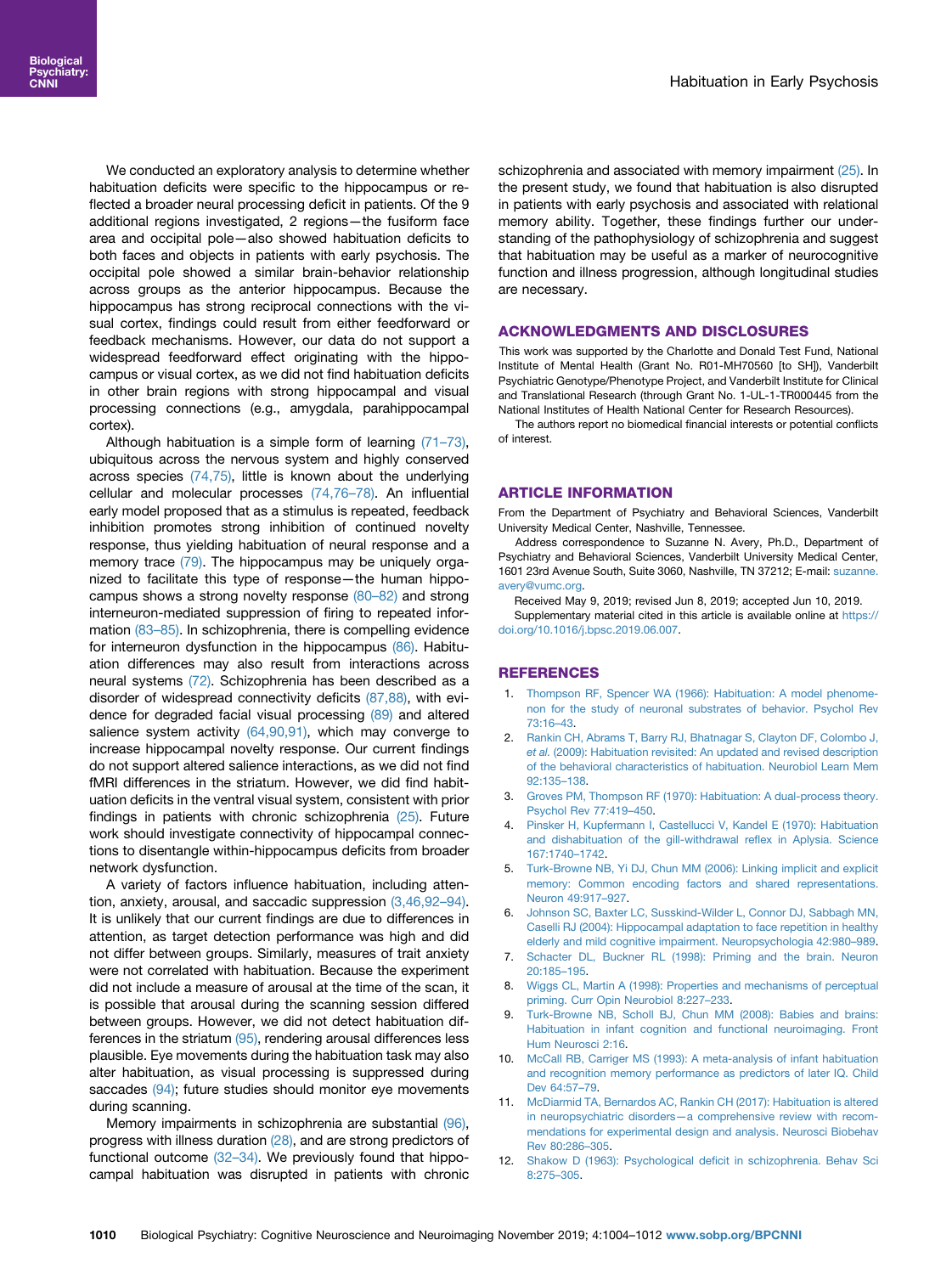- <span id="page-7-0"></span>13. [Freedman R \(2010\): The Madness Within Us, 1st ed. New York: Oxford](http://refhub.elsevier.com/S2451-9022(19)30172-7/sref13) [University Press.](http://refhub.elsevier.com/S2451-9022(19)30172-7/sref13)
- 14. [Freedman R, Adler LE, Myles-Worsley M, Nagamoto HT, Miller C,](http://refhub.elsevier.com/S2451-9022(19)30172-7/sref14) Kisley M, et al. [\(1996\): Inhibitory gating of an evoked response to](http://refhub.elsevier.com/S2451-9022(19)30172-7/sref14) [repeated auditory stimuli in schizophrenic and normal subjects. Hu](http://refhub.elsevier.com/S2451-9022(19)30172-7/sref14)[man recordings, computer simulation, and an animal model. Arch Gen](http://refhub.elsevier.com/S2451-9022(19)30172-7/sref14) [Psychiatry 53:1114](http://refhub.elsevier.com/S2451-9022(19)30172-7/sref14)–1121.
- 15. [Bolino F, Di Michele V, Di Cicco L, Manna V, Daneluzzo E,](http://refhub.elsevier.com/S2451-9022(19)30172-7/sref15) [Casacchia M \(1994\): Sensorimotor gating and habituation evoked by](http://refhub.elsevier.com/S2451-9022(19)30172-7/sref15) [electro-cutaneous stimulation in schizophrenia. Biol Psychiatry](http://refhub.elsevier.com/S2451-9022(19)30172-7/sref15) [36:670](http://refhub.elsevier.com/S2451-9022(19)30172-7/sref15)–679.
- 16. [Braff DL, Swerdlow NR, Geyer MA \(1995\): Gating and habituation](http://refhub.elsevier.com/S2451-9022(19)30172-7/sref16) defi[cits in the schizophrenia disorders. Clin Neurosci 3:131](http://refhub.elsevier.com/S2451-9022(19)30172-7/sref16)–139.
- 17. [Horvath T, Meares R \(1979\): The sensory](http://refhub.elsevier.com/S2451-9022(19)30172-7/sref17) filter in schizophrenia: A [study of habituation, arousal, and the dopamine hypothesis. Br J](http://refhub.elsevier.com/S2451-9022(19)30172-7/sref17) [Psychiatry 134:39](http://refhub.elsevier.com/S2451-9022(19)30172-7/sref17)–45.
- 18. [Geyer MA, Braff DL \(1982\): Habituation of the blink re](http://refhub.elsevier.com/S2451-9022(19)30172-7/sref18)flex in normals [and schizophrenic patients. Psychophysiology 19:1](http://refhub.elsevier.com/S2451-9022(19)30172-7/sref18)–6.
- 19. [Bolino F, Manna V, Di Cicco L, Di Michele V, Daneluzzo E, Rossi A,](http://refhub.elsevier.com/S2451-9022(19)30172-7/sref19) Casacchia M (1992): Startle refl[ex habituation in functional psychoses:](http://refhub.elsevier.com/S2451-9022(19)30172-7/sref19) [A controlled study. Neurosci Lett 145:126](http://refhub.elsevier.com/S2451-9022(19)30172-7/sref19)–128.
- 20. [Olincy A, Braff DL, Adler LE, Cadenhead KS, Calkins ME, Dobie DJ,](http://refhub.elsevier.com/S2451-9022(19)30172-7/sref20) et al. [\(2010\): Inhibition of the P50 cerebral evoked response to](http://refhub.elsevier.com/S2451-9022(19)30172-7/sref20) [repeated auditory stimuli: Results from the Consortium on Genetics of](http://refhub.elsevier.com/S2451-9022(19)30172-7/sref20) [Schizophrenia. Schizophr Res 119:175](http://refhub.elsevier.com/S2451-9022(19)30172-7/sref20)–182.
- 21. [Guo JY, Ragland JD, Carter CS \(2019\): Memory and cognition in](http://refhub.elsevier.com/S2451-9022(19)30172-7/sref21) [schizophrenia. Mol Psychiatry 24:633](http://refhub.elsevier.com/S2451-9022(19)30172-7/sref21)–642.
- 22. [Mesholam-Gately RI, Giuliano AJ, Goff KP, Faraone SV, Seidman LJ](http://refhub.elsevier.com/S2451-9022(19)30172-7/sref22) (2009): Neurocognition in fi[rst-episode schizophrenia: A meta-analytic](http://refhub.elsevier.com/S2451-9022(19)30172-7/sref22) [review. Neuropsychology 23:315](http://refhub.elsevier.com/S2451-9022(19)30172-7/sref22)–336.
- 23. [Saykin AJ, Gur RC, Gur RE, Mozley PD, Mozley LH, Resnick SM,](http://refhub.elsevier.com/S2451-9022(19)30172-7/sref23) et al. [\(1991\): Neuropsychological function in schizophrenia. Selective](http://refhub.elsevier.com/S2451-9022(19)30172-7/sref23) [impairment in memory and learning. Arch Gen Psychiatry 48:618](http://refhub.elsevier.com/S2451-9022(19)30172-7/sref23)–624.
- 24. Holt DJ, Weiss AP, Rauch SL, Wright Cl, Zalesak M, Goff DC, et al. [\(2005\): Sustained activation of the hippocampus in response to fearful](http://refhub.elsevier.com/S2451-9022(19)30172-7/sref24) [faces in schizophrenia. Biol Psychiatry 57:1011](http://refhub.elsevier.com/S2451-9022(19)30172-7/sref24)–1019.
- 25. [Williams LE, Blackford JU, Luksik A, Gauthier I, Heckers S \(2013\):](http://refhub.elsevier.com/S2451-9022(19)30172-7/sref25) [Reduced habituation in patients with schizophrenia. Schizophr Res](http://refhub.elsevier.com/S2451-9022(19)30172-7/sref25) [151:124](http://refhub.elsevier.com/S2451-9022(19)30172-7/sref25)–132.
- 26. [Fusar-Poli P, Deste G, Smieskova R, Barlati S, Yung AR, Howes O,](http://refhub.elsevier.com/S2451-9022(19)30172-7/sref26) et al. [\(2012\): Cognitive functioning in prodromal psychosis: A meta](http://refhub.elsevier.com/S2451-9022(19)30172-7/sref26)[analysis. Arch Gen Psychiatry 69:562](http://refhub.elsevier.com/S2451-9022(19)30172-7/sref26)–571.
- 27. [Simon AE, Cattapan-Ludewig K, Zmilacher S, Arbach D, Gruber K,](http://refhub.elsevier.com/S2451-9022(19)30172-7/sref27) Dvorsky DN, et al. [\(2007\): Cognitive functioning in the schizophrenia](http://refhub.elsevier.com/S2451-9022(19)30172-7/sref27) [prodrome. Schizophr Bull 33:761](http://refhub.elsevier.com/S2451-9022(19)30172-7/sref27)–771.
- 28. [Armstrong K, Avery S, Blackford JU, Woodward N, Heckers S \(2018\):](http://refhub.elsevier.com/S2451-9022(19)30172-7/sref28) [Impaired associative inference in the early stage of psychosis.](http://refhub.elsevier.com/S2451-9022(19)30172-7/sref28) [Schizophr Res 202:86](http://refhub.elsevier.com/S2451-9022(19)30172-7/sref28)–90.
- 29. [Avery SN, Armstrong K, Blackford JU, Woodward ND, Cohen N,](http://refhub.elsevier.com/S2451-9022(19)30172-7/sref96) [Heckers S \(2019\): Impaired relational memory in the early stage of](http://refhub.elsevier.com/S2451-9022(19)30172-7/sref96) [psychosis. Schizophr Res 212:113](http://refhub.elsevier.com/S2451-9022(19)30172-7/sref96)–120.
- 30. [Williams LE, Avery SN, Woolard AA, Heckers S \(2012\): Intact relational](http://refhub.elsevier.com/S2451-9022(19)30172-7/sref29) [memory and normal hippocampal structure in the early stage of psy](http://refhub.elsevier.com/S2451-9022(19)30172-7/sref29)[chosis. Biol Psychiatry 71:105](http://refhub.elsevier.com/S2451-9022(19)30172-7/sref29)–113.
- 31. [Ongür D, Cullen TJ, Wolf DH, Rohan M, Barreira P, Zalesak M,](http://refhub.elsevier.com/S2451-9022(19)30172-7/sref30) [Heckers S \(2006\): The neural basis of relational memory de](http://refhub.elsevier.com/S2451-9022(19)30172-7/sref30)ficits in [schizophrenia. Arch Gen Psychiatry 63:356](http://refhub.elsevier.com/S2451-9022(19)30172-7/sref30)–365.
- 32. [Green MF \(1996\): What are the functional consequences of neuro](http://refhub.elsevier.com/S2451-9022(19)30172-7/sref31)cognitive defi[cits in schizophrenia? Am J Psychiatry 153:321](http://refhub.elsevier.com/S2451-9022(19)30172-7/sref31)–330.
- 33. [Green MF, Kern RS, Heaton RK \(2004\): Longitudinal studies of](http://refhub.elsevier.com/S2451-9022(19)30172-7/sref32) [cognition and functional outcome in schizophrenia: Implications for](http://refhub.elsevier.com/S2451-9022(19)30172-7/sref32) [MATRICS. Schizophr Res 72:41](http://refhub.elsevier.com/S2451-9022(19)30172-7/sref32)–51.
- 34. [Lepage M, Bodnar M, Bowie CR \(2014\): Neurocognition: Clinical and](http://refhub.elsevier.com/S2451-9022(19)30172-7/sref33) [functional outcomes in schizophrenia. Can J Psychiatry 59:5](http://refhub.elsevier.com/S2451-9022(19)30172-7/sref33)–12.
- 35. [Ragland JD, Ranganath C, Harms MP, Barch DM, Gold JM, Layher E,](http://refhub.elsevier.com/S2451-9022(19)30172-7/sref34) et al. [\(2015\): Functional and neuroanatomic speci](http://refhub.elsevier.com/S2451-9022(19)30172-7/sref34)ficity of episodic [memory dysfunction in schizophrenia: A functional magnetic reso](http://refhub.elsevier.com/S2451-9022(19)30172-7/sref34)[nance imaging study of the relational and item-speci](http://refhub.elsevier.com/S2451-9022(19)30172-7/sref34)fic encoding task. [JAMA Psychiatry 72:909](http://refhub.elsevier.com/S2451-9022(19)30172-7/sref34)–916.
- 36. [Heckers S, Zalesak M, Weiss AP, Ditman T, Titone D \(2004\): Hippo](http://refhub.elsevier.com/S2451-9022(19)30172-7/sref35)[campal activation during transitive inference in humans. Hippocampus](http://refhub.elsevier.com/S2451-9022(19)30172-7/sref35) [14:153](http://refhub.elsevier.com/S2451-9022(19)30172-7/sref35)–162.
- 37. [Zalesak M, Heckers S \(2009\): The role of the hippocampus in transitive](http://refhub.elsevier.com/S2451-9022(19)30172-7/sref36) [inference. Psychiatry Res 172:24](http://refhub.elsevier.com/S2451-9022(19)30172-7/sref36)–30.
- 38. Bartholomeusz CF, Proffi[tt TM, Savage G, Simpson L, Markulev C,](http://refhub.elsevier.com/S2451-9022(19)30172-7/sref37) Kerr M, et al. [\(2011\): Relational memory in](http://refhub.elsevier.com/S2451-9022(19)30172-7/sref37) first episode psychosis: [Implications for progressive hippocampal dysfunction after illness](http://refhub.elsevier.com/S2451-9022(19)30172-7/sref37) [onset. Aust N Z J Psychiatry 45:206](http://refhub.elsevier.com/S2451-9022(19)30172-7/sref37)–213.
- 39. [Newton R, Rouleau A, Nylander AG, Loze JY, Resemann HK,](http://refhub.elsevier.com/S2451-9022(19)30172-7/sref38) [Steeves S, Crespo-Facorro B \(2018\): Diverse de](http://refhub.elsevier.com/S2451-9022(19)30172-7/sref38)finitions of the early course of schizophrenia—[a targeted literature review. NPJ Schizophr](http://refhub.elsevier.com/S2451-9022(19)30172-7/sref38) [4:21](http://refhub.elsevier.com/S2451-9022(19)30172-7/sref38).
- 40. [First M, Spitzer RL, Gibbon M, Williams J \(2002\): Structured Clinical](http://refhub.elsevier.com/S2451-9022(19)30172-7/sref39) [Interview for the DSM-IV-TR Axis I Disorders, Research Version, Pa](http://refhub.elsevier.com/S2451-9022(19)30172-7/sref39)[tient Edition \(SCID-I/P\). New York: Biometrics Research, New York](http://refhub.elsevier.com/S2451-9022(19)30172-7/sref39) [State Psychiatric Institute.](http://refhub.elsevier.com/S2451-9022(19)30172-7/sref39)
- 41. Summerfi[eld C, Trittschuh EH, Monti JM, Mesulam MM, Egner T](http://refhub.elsevier.com/S2451-9022(19)30172-7/sref40) [\(2008\): Neural repetition suppression re](http://refhub.elsevier.com/S2451-9022(19)30172-7/sref40)flects fulfilled perceptual ex[pectations. Nat Neurosci 11:1004](http://refhub.elsevier.com/S2451-9022(19)30172-7/sref40)–1006.
- 42. [Williams LE, Must A, Avery S, Woolard A, Woodward ND, Cohen NJ,](http://refhub.elsevier.com/S2451-9022(19)30172-7/sref41) [Heckers S \(2010\): Eye-movement behavior reveals relational memory](http://refhub.elsevier.com/S2451-9022(19)30172-7/sref41) [impairment in schizophrenia. Biol Psychiatry 68:617](http://refhub.elsevier.com/S2451-9022(19)30172-7/sref41)–624.
- 43. Sheffi[eld JM, Williams LE, Cohen N, Heckers S \(2012\): Relational](http://refhub.elsevier.com/S2451-9022(19)30172-7/sref42) [memory in psychotic bipolar disorder. Bipolar Disord 14:537](http://refhub.elsevier.com/S2451-9022(19)30172-7/sref42)–546.
- 44. [Hannula DE, Ranganath C \(2009\): The eyes have it: Hippocampal](http://refhub.elsevier.com/S2451-9022(19)30172-7/sref43) [activity predicts expression of memory in eye movements. Neuron](http://refhub.elsevier.com/S2451-9022(19)30172-7/sref43) [63:592](http://refhub.elsevier.com/S2451-9022(19)30172-7/sref43)–599.
- 45. [Montagu JD \(1963\): Habituation of the psycho-galvanic re](http://refhub.elsevier.com/S2451-9022(19)30172-7/sref44)flex during [serial tests. J Psychosom Res 52:199](http://refhub.elsevier.com/S2451-9022(19)30172-7/sref44)–214.
- 46. [Avery SN, Blackford JU \(2016\): Slow to warm up: The role of habitu](http://refhub.elsevier.com/S2451-9022(19)30172-7/sref45)[ation in social fear. Soc Cogn Affect Neurosci 11:1832](http://refhub.elsevier.com/S2451-9022(19)30172-7/sref45)–1840.
- 47. [Woodward ND, Karbasforoushan H, Heckers S \(2012\): Thalamocort](http://refhub.elsevier.com/S2451-9022(19)30172-7/sref46)[ical dysconnectivity in schizophrenia. Am J Psychiatry 169:1092](http://refhub.elsevier.com/S2451-9022(19)30172-7/sref46)– [1099](http://refhub.elsevier.com/S2451-9022(19)30172-7/sref46).
- 48. [Friston KJ, Holmes AP, Worsley KJ, Poline JP, Frith CD,](http://refhub.elsevier.com/S2451-9022(19)30172-7/sref47) [Frackowiak RSJ \(1995\): Statistical parametric maps in functional im](http://refhub.elsevier.com/S2451-9022(19)30172-7/sref47)[aging: A general linear approach. Hum Brain Mapp 2:189](http://refhub.elsevier.com/S2451-9022(19)30172-7/sref47)–210.
- 49. [Asman AJ, Landman BA \(2011\): Characterizing spatially varying per](http://refhub.elsevier.com/S2451-9022(19)30172-7/sref48)[formance to improve multi-atlas multi-label segmentation. Inf Process](http://refhub.elsevier.com/S2451-9022(19)30172-7/sref48) [Med Imaging 22:85](http://refhub.elsevier.com/S2451-9022(19)30172-7/sref48)–96.
- 50. [Asman AJ, Dagley AS, Landman BA \(2014\): Statistical label fusion with](http://refhub.elsevier.com/S2451-9022(19)30172-7/sref49) [hierarchical performance models. Proc SPIE Int Soc Opt Eng](http://refhub.elsevier.com/S2451-9022(19)30172-7/sref49) [9034:90341E.](http://refhub.elsevier.com/S2451-9022(19)30172-7/sref49)
- 51. [Poppenk J, Evensmoen HR, Moscovitch M, Nadel L \(2013\): Long-axis](http://refhub.elsevier.com/S2451-9022(19)30172-7/sref50) [specialization of the human hippocampus. Trends Cogn Sci 17:230](http://refhub.elsevier.com/S2451-9022(19)30172-7/sref50)– [240.](http://refhub.elsevier.com/S2451-9022(19)30172-7/sref50)
- 52. [Strange BA, Witter MP, Lein ES, Moser EI \(2014\): Functional organi](http://refhub.elsevier.com/S2451-9022(19)30172-7/sref51)[zation of the hippocampal longitudinal axis. Nat Rev Neurosci 15:655](http://refhub.elsevier.com/S2451-9022(19)30172-7/sref51)– [669.](http://refhub.elsevier.com/S2451-9022(19)30172-7/sref51)
- 53. [Pantelis C, Yücel M, Bora E, Fornito A, Testa R, Brewer WJ,](http://refhub.elsevier.com/S2451-9022(19)30172-7/sref52) et al. [\(2009\): Neurobiological markers of illness onset in psychosis and](http://refhub.elsevier.com/S2451-9022(19)30172-7/sref52) [schizophrenia: The search for a moving target. Neuropsychol Rev](http://refhub.elsevier.com/S2451-9022(19)30172-7/sref52) [19:385](http://refhub.elsevier.com/S2451-9022(19)30172-7/sref52)–398.
- 54. [Radua J, Borgwardt S, Crescini A, Mataix-Cols D, Meyer-](http://refhub.elsevier.com/S2451-9022(19)30172-7/sref53)[Lindenberg A, McGuire PK, Fusar-Poli P \(2012\): Multimodal meta](http://refhub.elsevier.com/S2451-9022(19)30172-7/sref53)[analysis of structural and functional brain changes in](http://refhub.elsevier.com/S2451-9022(19)30172-7/sref53) first episode [psychosis and the effects of antipsychotic medication. Neurosci Bio](http://refhub.elsevier.com/S2451-9022(19)30172-7/sref53)[behav Rev 36:2325](http://refhub.elsevier.com/S2451-9022(19)30172-7/sref53)–2333.
- 55. [Dandash O, Pantelis C, Fornito A \(2017\): Dopamine, fronto-striato](http://refhub.elsevier.com/S2451-9022(19)30172-7/sref54)[thalamic circuits and risk for psychosis. Schizophr Res 180:48](http://refhub.elsevier.com/S2451-9022(19)30172-7/sref54)–57.
- 56. [Wong YK, Gauthier I \(2010\): A multimodal neural network recruited by](http://refhub.elsevier.com/S2451-9022(19)30172-7/sref55) [expertise with musical notation. J Cogn Neurosci 22:695](http://refhub.elsevier.com/S2451-9022(19)30172-7/sref55)–713.
- 57. [Grill-Spector K, Henson R, Martin A \(2006\): Repetition and the brain:](http://refhub.elsevier.com/S2451-9022(19)30172-7/sref56) Neural models of stimulus-specifi[c effects. Trends Cogn Sci 10:14](http://refhub.elsevier.com/S2451-9022(19)30172-7/sref56)–23.
- 58. [Brett M, Anton JLL, Valabregue R, Poline JB \(2002\): Region of interest](http://refhub.elsevier.com/S2451-9022(19)30172-7/sref57) [analysis using an SPM toolbox \[abstract\] Presented at the 8th Inter](http://refhub.elsevier.com/S2451-9022(19)30172-7/sref57)[national Conference on Functional Mapping of the Human Brain, June](http://refhub.elsevier.com/S2451-9022(19)30172-7/sref57) 2–[6, 2002, Sendai, Japan. Neuroimage 16:abstract 497](http://refhub.elsevier.com/S2451-9022(19)30172-7/sref57).